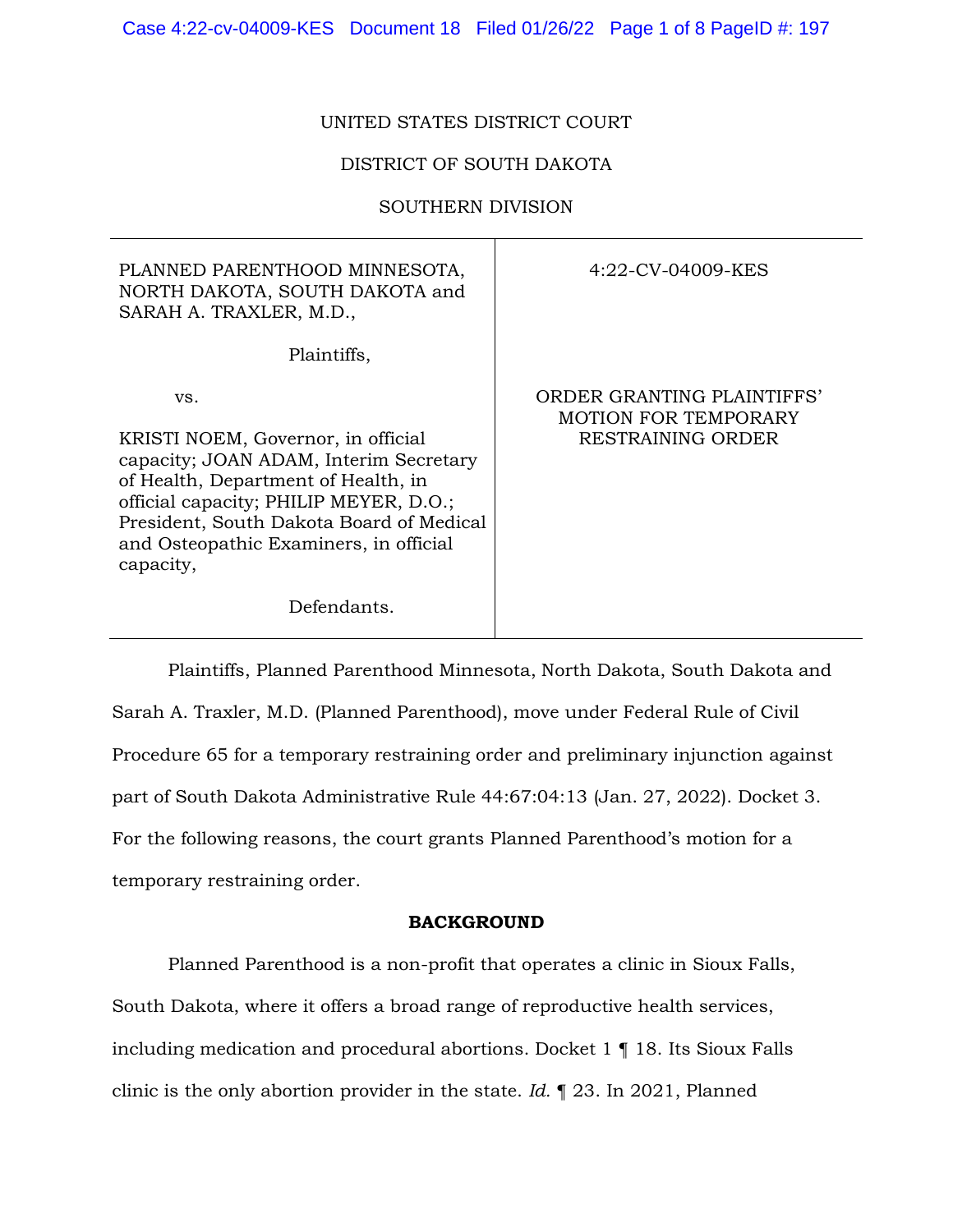Parenthood performed 190 abortions at its Sioux Falls clinic, 40% of which were medication abortions. *Id.* ¶ 24.

Medication abortion requires a two-drug regimen: first, mifepristone, and 24 to 48 hours later, misoprostol. *Id.* ¶ 28. Under existing South Dakota law, a person who wishes to receive a medication abortion first must meet with a physician at the clinic to begin the informed consent process. *Id.* At least 72 hours later, the person must return to the clinic for the physician to administer mifepristone while the person is at the clinic. *Id.* During the same clinic visit, the physician dispenses the second drug, misoprostol, and instructs the person to take the misoprostol 24 to 48 hours later at a location of their choosing. *Id.* Medication abortion is preferable to a procedural abortion for some people because of the flexible timing and location it offers. *Id.* ¶ 30. For other people, a medication abortion is safer and medically indicated. *Id.* ¶ 31.

Misoprostol is available at commercial pharmacies with a prescription and can be used to treat gastric ulcers, incomplete abortions, miscarriage management, postpartum hemorrhage, and difficult IUD insertion/removal. Docket 6 ¶¶ 13, 19, 31. Use of misoprostol to address incomplete abortion, management of postpartum hemorrhage, and miscarriage management involves a higher risk of bleeding than for use in a medication abortion. *Id.* ¶ 31. The FDA has never required that misoprostol be dispensed at a clinic, even when used as part of a medication abortion. *Id.* ¶ 19. The only time a person taking misoprostol is required to have it dispensed by a physician during a separate clinic appointment is for use in a medication abortion in South Dakota Rule 44:67:04:13. *See* Docket 1-1 at 3-4.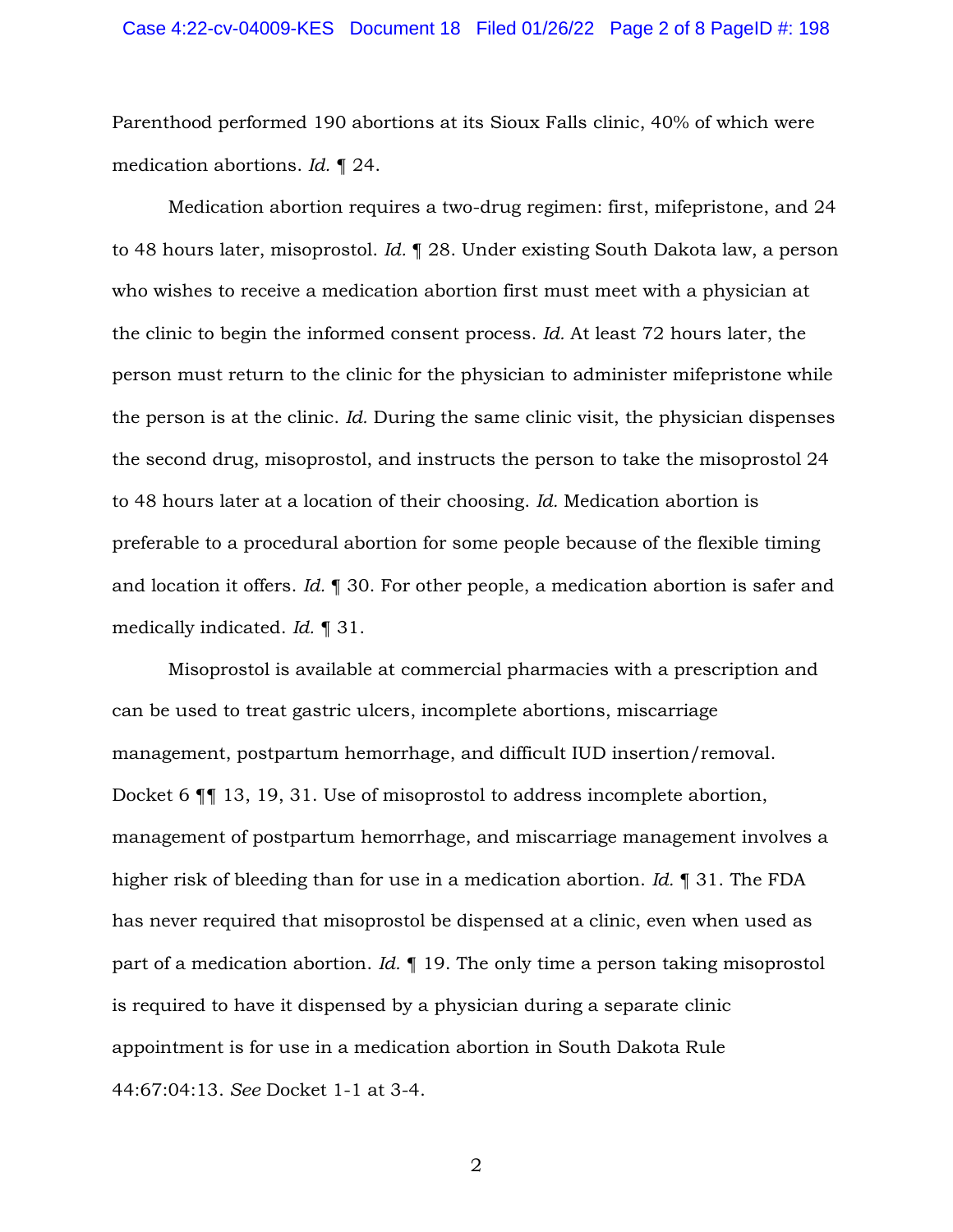Rule 44:67:04:13 is set to take effect on January 27, 2022. Under the Rule, a patient seeking a medication abortion would be required to make 4 clinic visits to obtain a medication abortion: first, for informed consent; second, at least 72 hours later for administration of mifepristone; third, 24 to 72 hours later for administration of misoprostol; and fourth, "a follow-up appointment . . . on the 14th day after taking the medication to confirm that the fetus, placenta, and membranes have been fully expelled." Docket 1-1. The third and fourth clinic appointments are new, additional requirements to existing South Dakota law. Planned Parenthood asks the court to enjoin "the Rule on its face and/or as applied" to Planned Parenthood and its patients. Docket 1 at 26.

## **LEGAL STANDARD**

When ruling on a motion for a temporary restraining order or preliminary injunction, the court must consider (1) the threat of irreparable harm to the moving party; (2) balancing this harm with any injury an injunction would inflict on other parties; (3) the likelihood of success on the merits; and (4) the public interest. *Dataphase Sys., Inc. v. C L Sys., Inc.*, 640 F.2d 109, 113 (8th Cir. 1981)). When weighing these factors, "no single factor is in itself dispositive[.]" *Calvin Klein Cosmetics Corp. v. Parfums de Coeur, Ltd.*, 824 F.2d 665, 667 (8th Cir. 1987). "[A]ll of the factors must be considered to determine" whether the balance weighs toward granting the injunction. *Id.*

### **DISCUSSION**

# **I. Likelihood of Success on the Merits**

"Success on the merits has been referred to as the most important of the four factors." *Roudachevski v. All-Am. Care Ctrs., Inc.*, 648 F.3d 701, 706 (8th Cir.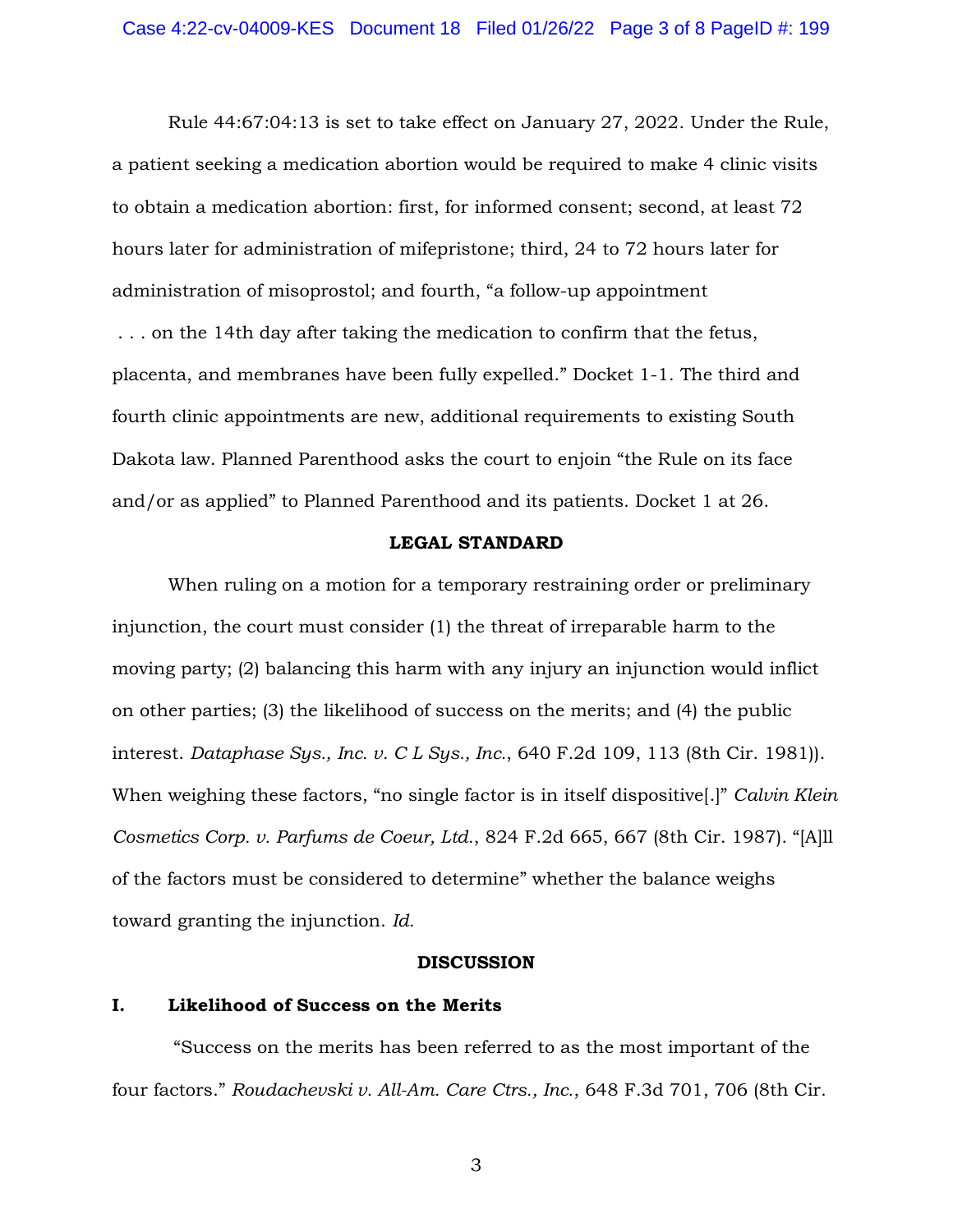2011). When a challenged law was "implemented through legislation or regulation[] developed through presumptively reasoned democratic processes," the court analyzes whether the movant is *likely* to succeed on the merits. *Planned Parenthood Minn., N.D., S.D. v. Rounds*, 530 F.3d 724, 732 (8th Cir. 2008) (en banc) (emphasis added) (quoting *Able v. United States*, 44 F.3d 128, 131 (2d Cir. 1995) (per curium)) (noting that "likelihood of success" is a higher standard than a "fair chance" of success). "At the early stage of a [temporary restraining order] motion, the speculative nature of this particular inquiry militates against any wooden or mathematical application of the test." *United Indus. Corp. v. Clorox Co.*, 140 F.3d 1175, 1179 (8th Cir. 1998).

"[A] state cannot 'impose an undue burden on the woman's ability to obtain an abortion.' " *Hopkins v. Jegley*, 968 F.3d 912, 914 (8th Cir. 2020) (quoting *June Med. Servs. L.L.C. v. Russo*, 140 S. Ct. 2103, 2135 (2020) (Roberts, C.J., concurring)). The "threshold requirement [is] that the State [must] have a 'legitimate purpose' and that the law be 'reasonably related to that goal.' " *Id.* at 915. "So long as that showing is made . . . the only question for a court is whether a law has the 'effect of placing a substantial obstacle in the path of a woman seeking an abortion of a nonviable fetus.' " *Id.* (quoting *Russo*, 140 S. Ct. at 2138).

Planned Parenthood argues that the third clinic appointment for the administration of misoprostol under the Rule imposes a substantial obstacle for people seeking a medication abortion. Docket 4 at 15-23. First, Planned Parenthood points to the personal and financial obstacles presented by a third clinic visit. In 2021, 31% of the patients who sought a medication abortion had income below 110% of the federal poverty line. Docket 5 ¶ 45. Of the patients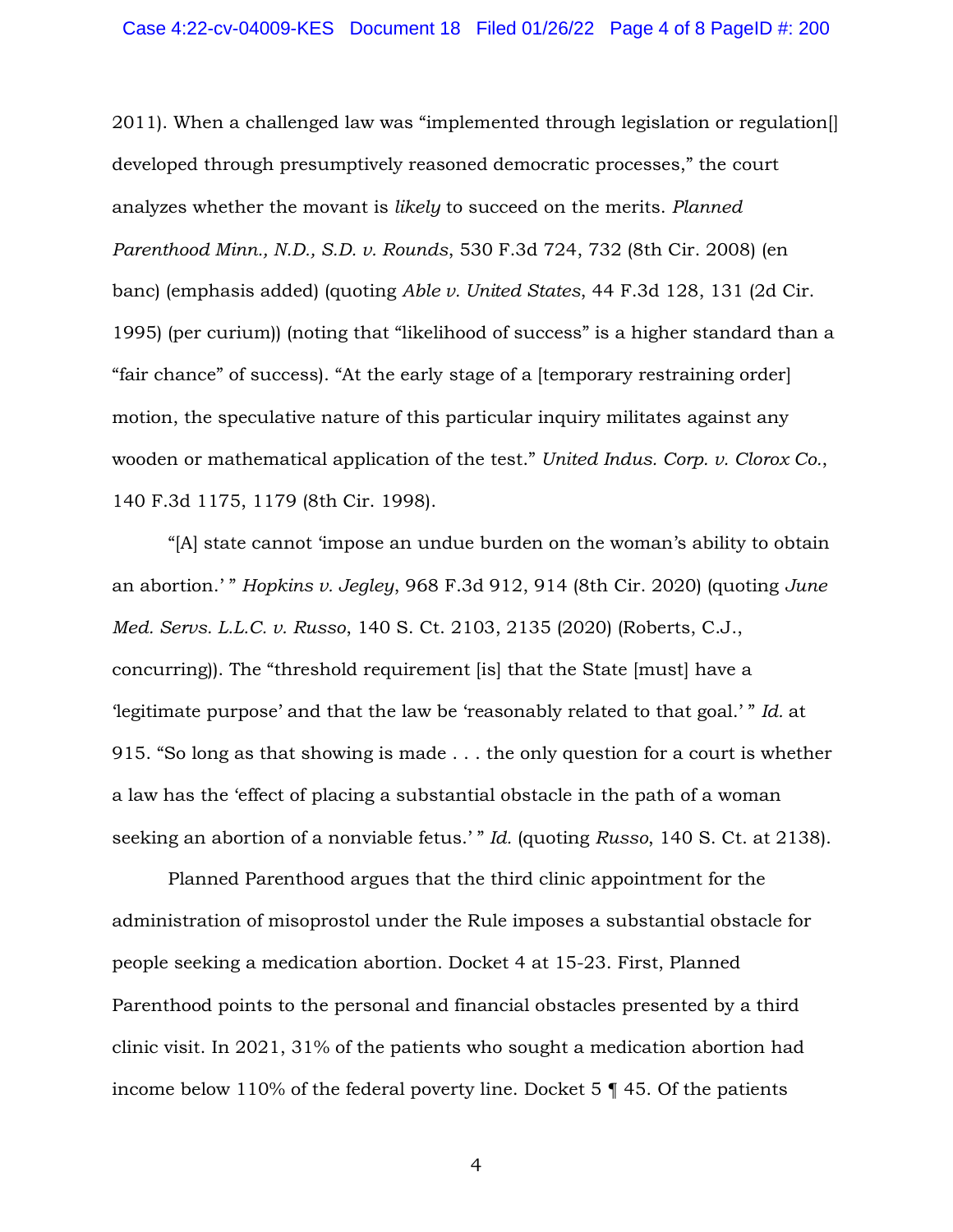seeking a medication abortion, about 24% travel more than 150 miles to reach the Sioux Falls clinic and return home, and 11% travel more than 300 miles per trip. *Id.*  $\P$  41. Many of the patients who seek abortions have another child or children who need care and have other obligations such as school and/or jobs; some are single parents. Docket 1 ¶ 34. These obligations could prevent a patient from completing the required sequence of clinic appointments for a medication abortion, or they could make the patient choose to travel to the clinic to the detriment of necessary personal, family, and financial obligations, like child care or work. Making arrangement for support of these obligations while traveling to the clinic poses yet an additional obstacle. Because people seeking an abortion in South Dakota must already travel to the Sioux Falls clinic twice, requiring a third appointment would further compound the financial and logistical obstacles, Planned Parenthood argues.

Planned Parenthood also points out that some people who seek an abortion wish to conceal the abortion from an abusive partner or family member. *Id.* ¶ 30. For these patients, medication abortion resembles a miscarriage and makes the process easier to conceal. *Id.* Requiring a third clinic appointment puts the confidentiality of the abortion at risk and thus risks the patient's safety and wellbeing in an abusive domestic environment.

At this stage, Planned Parenthood has shown that the personal, financial, and logistical obstacles involved in traveling to the clinic for three separate appointments at regulated time intervals amounts to a substantial obstacle for a person seeking a medication abortion. And the Rule imposes a substantial obstacle for those who seek to keep a medication abortion confidential because of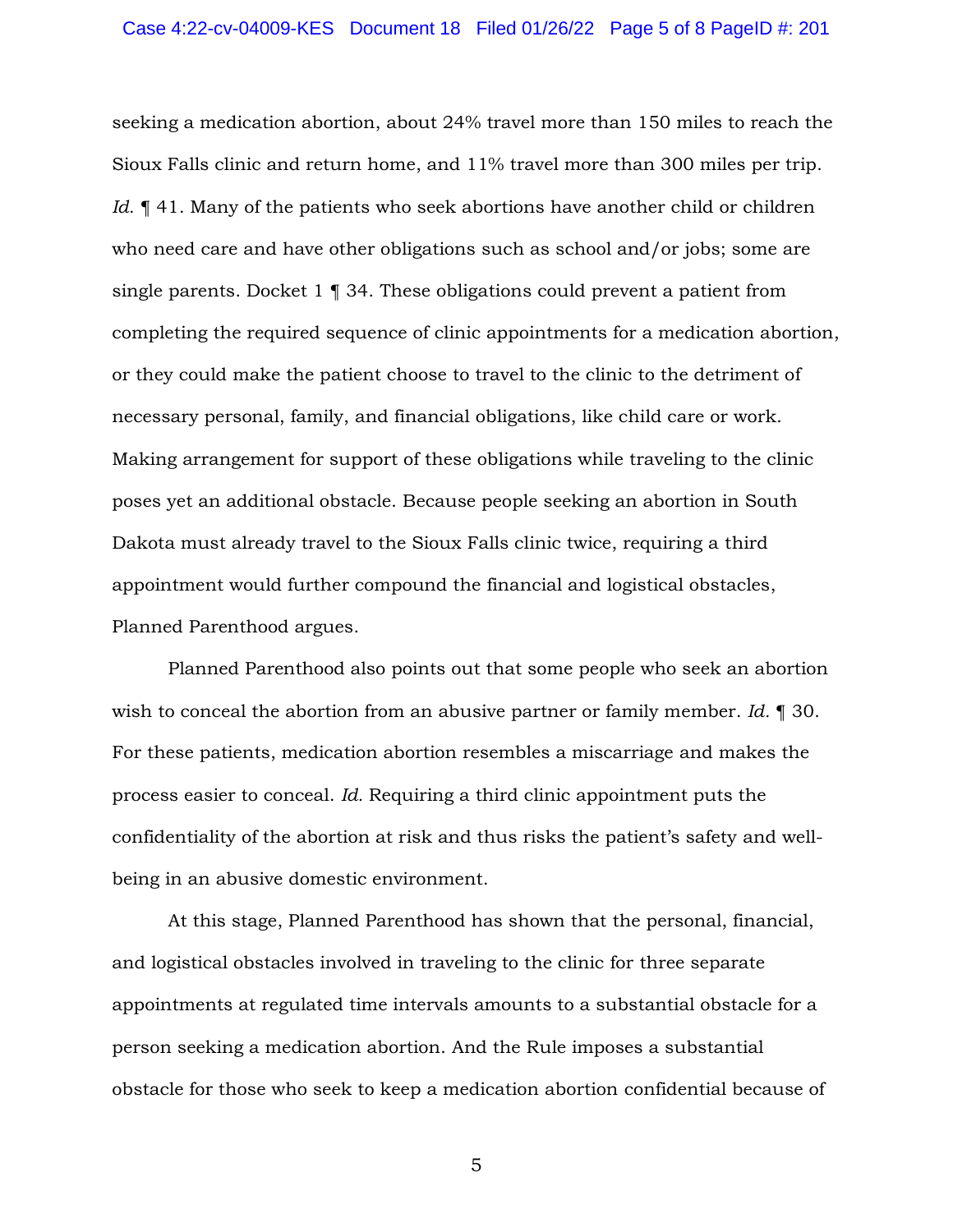fear of abuse. Thus, the court finds that Planned Parenthood is likely to succeed in showing that the Rule imposes an undue burden on a person's right to seek an abortion. And because Planned Parenthood has made a threshold showing that it is likely to succeed on the merits, the court proceeds to weigh the other *Dataphase* factors. *Rounds*, 530 F.3d at 732.

## **II. Threat of Irreparable Harm**

Under the second *Dataphase* factor, the movant must show it is "likely to suffer irreparable harm in the absence of preliminary relief[.]" *Winter v. Nat. Res. Def. Council, Inc.*, 555 U.S. 7, 20 (2008). "Constitutional violations, however brief, are unquestionably irreparable." *Planned Parenthood Minn, N.D., S.D., v. Daugaard*, 799 F. Supp. 2d 1048, 1076 (D.S.D. 2011). As discussed above, Planned Parenthood has established that it is likely to succeed on the merits with regard to enjoining the Rule. Thus, the court finds that this factor, the threat of irreparable harm, weighs in favor of granting the temporary restraining order.

# **III. Balance of the Hardships**

The third *Dataphase* factor for obtaining a temporary restraining order requires plaintiffs to establish that their irreparable harm is greater than the hardship that a temporary restraining order would cause defendants. *Sturgis Area Chamber of Commerce v. Sturgis Rally & Races, Inc.*, 99 F. Supp. 2d 1090, 1101 (D.S.D. 2000). Because Planned Parenthood has established that it likely to succeed on the merits, people seeking a medication abortion in South Dakota would be irreparably harmed by denying the temporary restraining order and thus allowing the Rule to go into effect on January 27, 2022. "The extent of the harm if the [temporary restraining order] turns out to have been improperly granted is that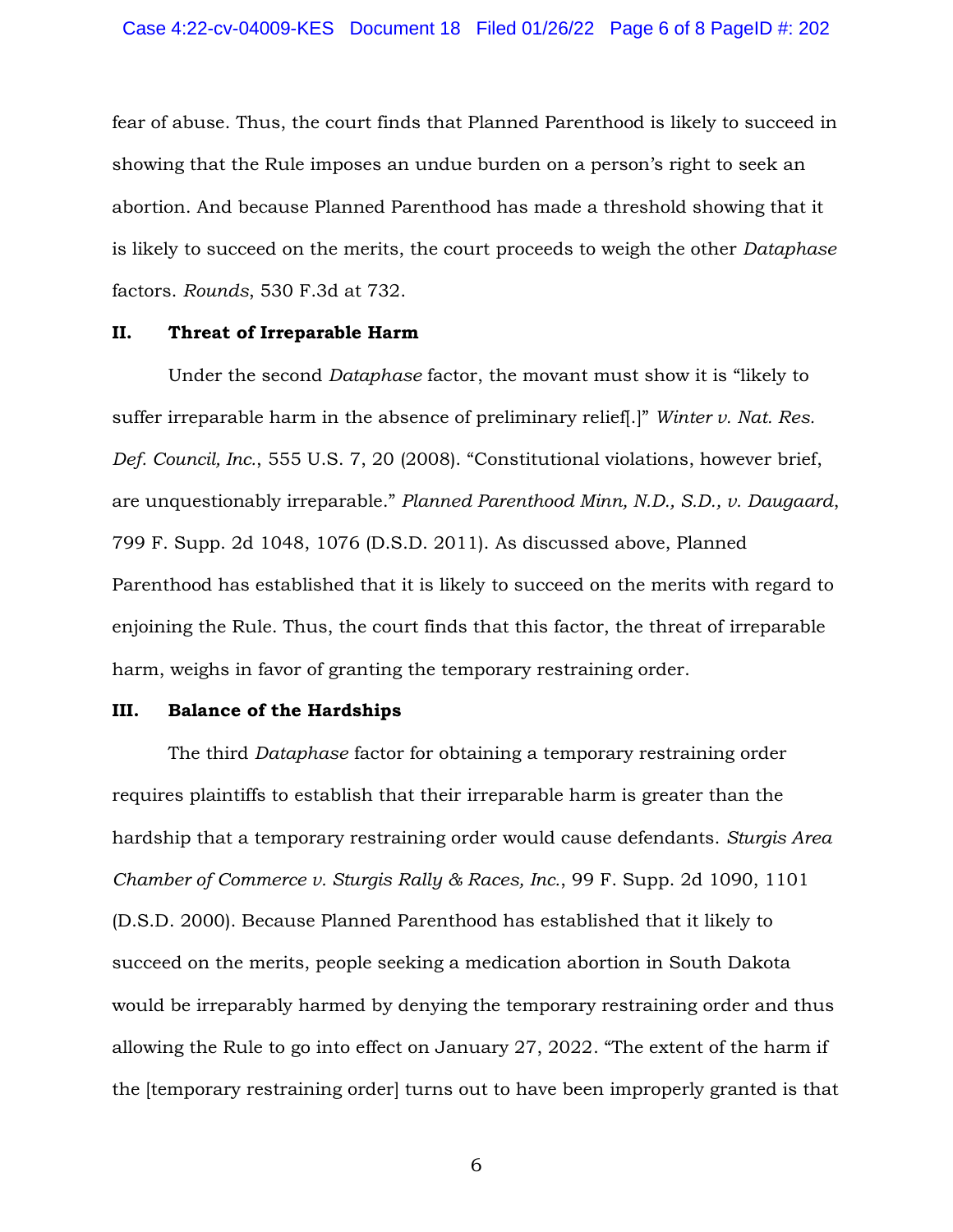[the state] defendants will have been wrongly prevented from carrying out their official duties." *Daugaard*, 799 F. Supp. 2d at 1077.

After balancing the harm to the parties, the court finds that both parties are potentially exposed to harm if the temporary restraining order is found to have been improperly granted or denied. But when considering the nature of the parties' interest that are at stake, the potential harm to Planned Parenthood's interests are more severe because the harms directly affect a constitutional right. Thus, the court finds that the balance of the harms weighs in favor of granting the temporary restraining order.

## **IV. Public Interest**

As discussed above, Planned Parenthood has demonstrated that the Rule "likely" imposes an undue burden on a person's right to seek an abortion in South Dakota. There is a public interest in protecting the right to choose an abortion. And the public has a clear interest in ensuring the supremacy of the United States Constitution. While the public also has an interest in the enforcement of state administrative rules, that interest is secondary to the public interest expressed above. Thus, the court finds that this factor weighs in favor of granting the temporary restraining order.

### **CONCLUSION**

Planned Parenthood is likely to prevail on the merits of its case. Planned Parenthood and its patients face irreparable harm if the temporary restraining order is not granted. The balance of the harms is in Planned Parenthood's favor. And public policy favors granting a temporary injunction. Thus, it is